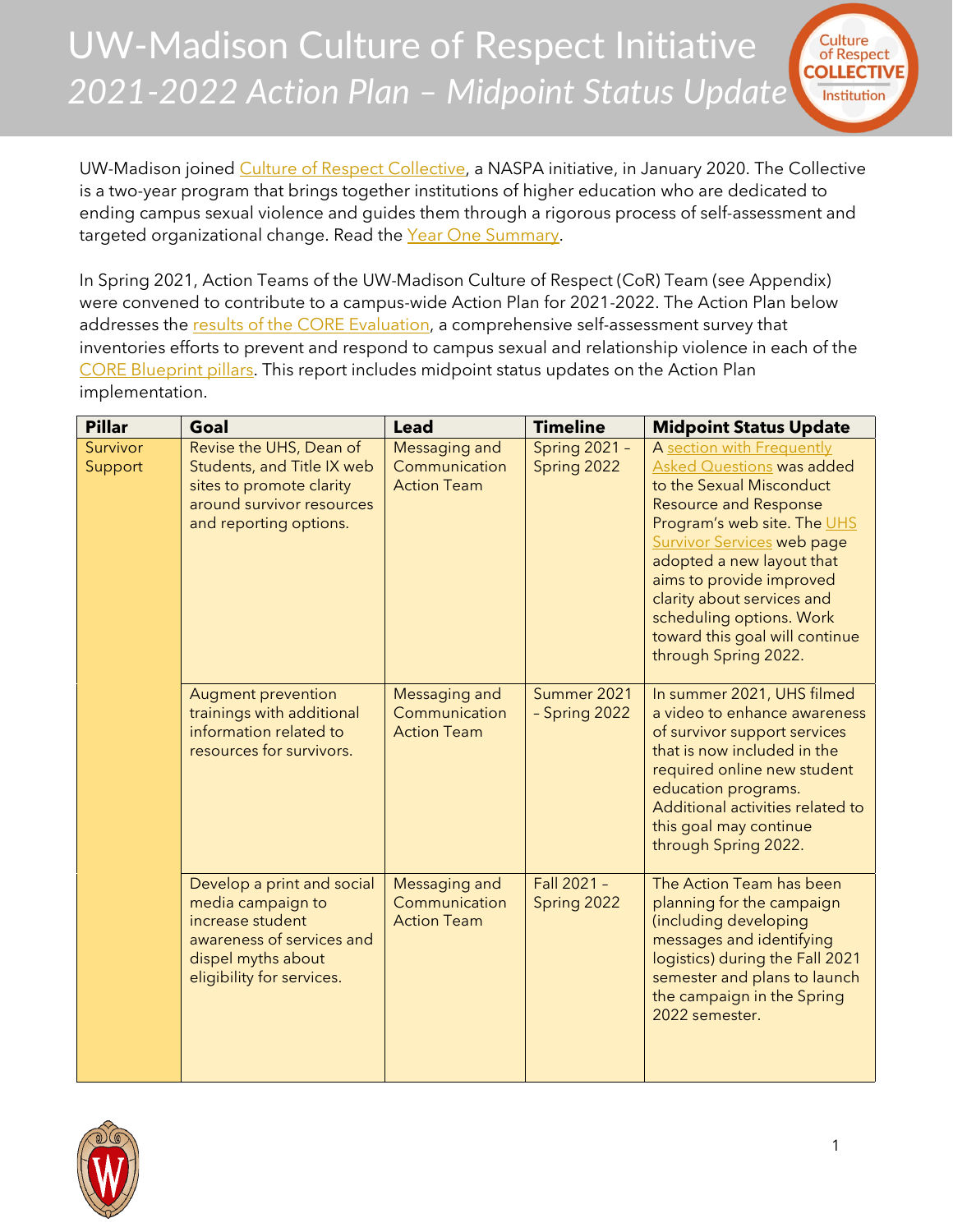| <b>Pillar</b>            | Goal                                                                                                                                                                                                            | <b>Lead</b>                                    | <b>Timeline</b>            | <b>Midpoint Status Update</b>                                                                                                                                                                                                                                                                                                                                                                          |
|--------------------------|-----------------------------------------------------------------------------------------------------------------------------------------------------------------------------------------------------------------|------------------------------------------------|----------------------------|--------------------------------------------------------------------------------------------------------------------------------------------------------------------------------------------------------------------------------------------------------------------------------------------------------------------------------------------------------------------------------------------------------|
|                          | Expand campus advocacy<br>and lay the foundation for<br>developing a Sexual<br><b>Assault Response Team</b><br>(SART).                                                                                          | <b>OVC Grant</b><br><b>Project Team</b>        | Fall 2021 -<br>Spring 2022 | A new advocacy program that<br>is part of UHS Survivor<br>Services was launched this<br>Fall 2021 with the addition of<br>a full-time survivor advocate<br>made possible by the OVC<br>grant. UHS Survivor Services<br>was also re-envisioned to<br>provide an integrative<br>approach to survivor care and<br>support that includes<br>confidential advocacy, mental<br>health, and medical services. |
|                          | Strengthen relationships<br>between UHS and<br>community resources to<br>offer more students<br>opportunities to receive<br>forensic medical exams.                                                             | <b>OVC Grant</b><br><b>Project Team</b>        | Summer 2021                | In July 2021, forensic nurse<br>exams began being offered at<br>UHS during regular business<br>hours through a partnership<br>with DaneMAC. There have<br>been a substantial number of<br>students served by this<br>service even before much<br>formal advertising.                                                                                                                                   |
| Clear<br><b>Policies</b> | Engage campus partners<br>in reviewing policy<br>language and<br>communicating the<br>process of implementing<br>policy.                                                                                        | Resource and<br><b>Response Action</b><br>Team | Spring -<br>Summer 2021    | The Sexual Misconduct<br><b>Resource and Response</b><br>Program has been in active<br>communication with STIXA,<br>CAGSAM, UHS and other<br>campus partners to discuss<br>how and why campus policies<br>related to sexual harassment<br>and sexual violence have<br>changed in order to comply<br>with new federal guidelines.                                                                       |
|                          | Develop a visual<br>representation of all the<br>services provided by the<br><b>Sexual Misconduct</b><br><b>Resource and Response</b><br>program.                                                               | Resource and<br><b>Response Action</b><br>Team | Spring - Fall<br>2021      | This will be a focus for Spring<br>2022.                                                                                                                                                                                                                                                                                                                                                               |
|                          | <b>Ensure all Sexual</b><br>Misconduct Resource and<br>Response program<br>websites and documents<br>are ADA accessible and<br>increase accessibility to<br>individuals whose first<br>language is not English. | Resource and<br><b>Response Action</b><br>Team | Summer 2021                | This will be a focus for Spring<br>2022.                                                                                                                                                                                                                                                                                                                                                               |

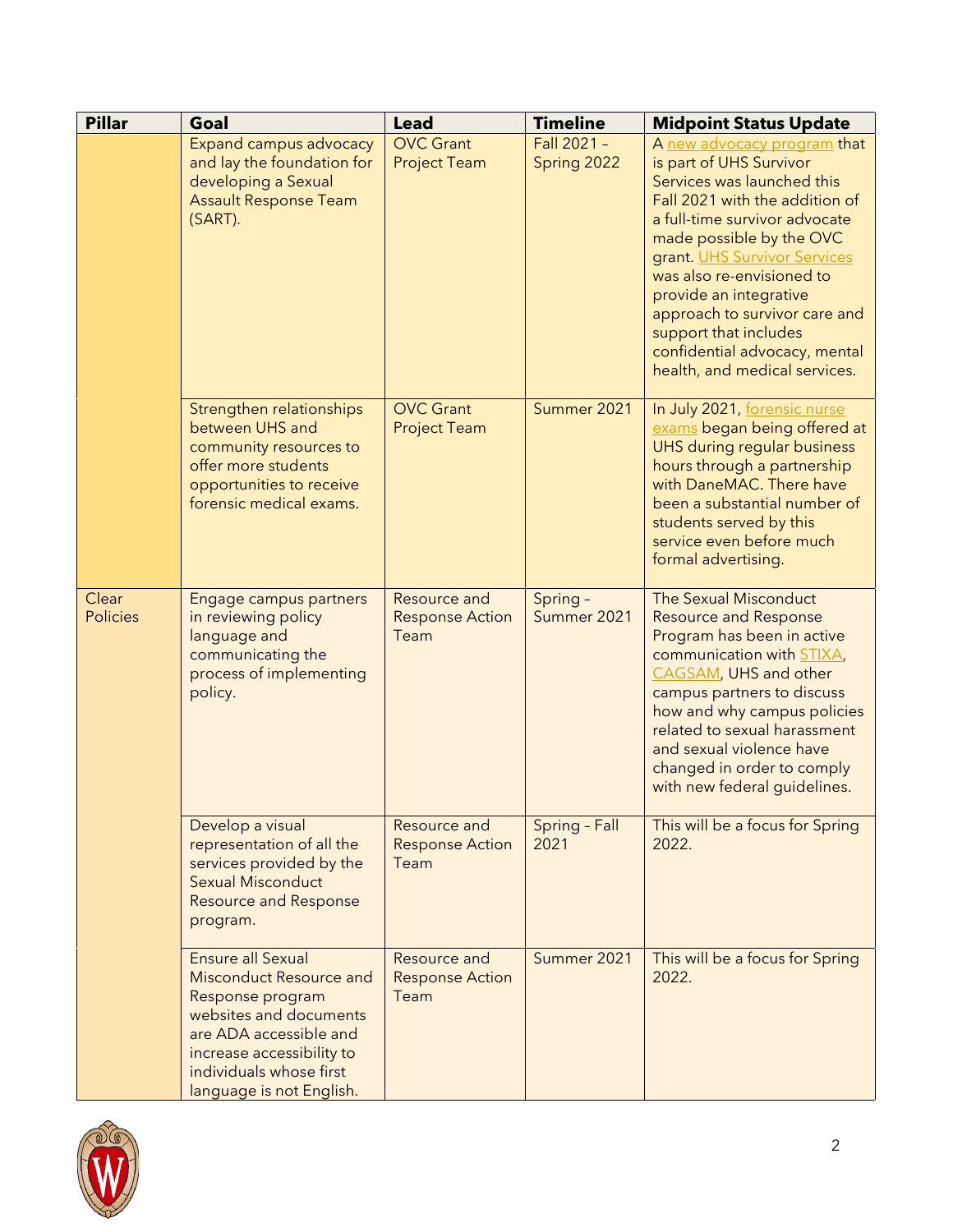| <b>Pillar</b>                                | Goal                                                                                                                                                                                                                                                                                                                                          | <b>Lead</b>                                                              | <b>Timeline</b>            | <b>Midpoint Status Update</b>                                                                                                                                                                                                                                                                                                                                                                                                                                                                                                                                                                                              |
|----------------------------------------------|-----------------------------------------------------------------------------------------------------------------------------------------------------------------------------------------------------------------------------------------------------------------------------------------------------------------------------------------------|--------------------------------------------------------------------------|----------------------------|----------------------------------------------------------------------------------------------------------------------------------------------------------------------------------------------------------------------------------------------------------------------------------------------------------------------------------------------------------------------------------------------------------------------------------------------------------------------------------------------------------------------------------------------------------------------------------------------------------------------------|
| <b>Multitiered</b><br>Education              | Develop and implement<br>intentional information-<br>gathering, assessment,<br>and engagement with<br>marginalized students<br>and student groups via a<br>climate/needs<br>assessment.                                                                                                                                                       | Identity and<br>Membership-<br>based<br>Prevention<br><b>Action Team</b> | Fall 2021 -<br>Spring 2022 | <b>UHS Violence Prevention has</b><br>met with several campus<br>partners thus far, including<br>staff from the McBurney<br><b>Disability Resource Center</b><br>and the Multicultural Student<br><b>Center's Latinx Cultural</b><br><b>Center and American Indian</b><br><b>Student and Cultural Center</b><br>and are planning a meeting<br>with the Gender and Sexuality<br><b>Campus Center and outreach</b><br>to disability justice focused<br>student organizations. The<br>Action Team is also in the<br>process of conducting<br>internal data review with a<br>focus on experiences of<br>marginalized students. |
|                                              | Develop a comprehensive<br>plan for Registered<br><b>Student Organizations</b><br>(RSOs) to create policies<br>and practices that<br>promote safety and<br>survivor support.                                                                                                                                                                  | Identity and<br>Membership-<br>based<br>Prevention<br><b>Action Team</b> | Fall 2021 -<br>Spring 2022 | This will be a focus for Spring<br>2022.                                                                                                                                                                                                                                                                                                                                                                                                                                                                                                                                                                                   |
|                                              | Engage in intentional<br>information gathering and<br>relationship building with<br>auxiliary student<br>groups/programs<br>(including, but not limited<br>to Athletics, ROTC, and<br>the Band) to identify and<br>implement a variety of<br>prevention actions that<br>incorporate education,<br>awareness, and<br>behavior/attitude change. | Identity and<br>Membership-<br>based<br>Prevention<br><b>Action Team</b> | Fall 2021 -<br>Spring 2022 | This will be a focus for Spring<br>2022.                                                                                                                                                                                                                                                                                                                                                                                                                                                                                                                                                                                   |
| Public<br><b>Disclosure</b><br>of Statistics | Publish annual reports<br>related to the Sexual<br>Misconduct Resource and<br>Response program.                                                                                                                                                                                                                                               | Resource and<br><b>Response Action</b><br>Team                           | Summer 2021                | The inaugural report was<br>released in October 2021. It<br>aims to increase awareness<br>and transparency regarding<br>the university's efforts to<br>prevent and respond to<br>sexual harassment and sexual<br>violence.                                                                                                                                                                                                                                                                                                                                                                                                 |

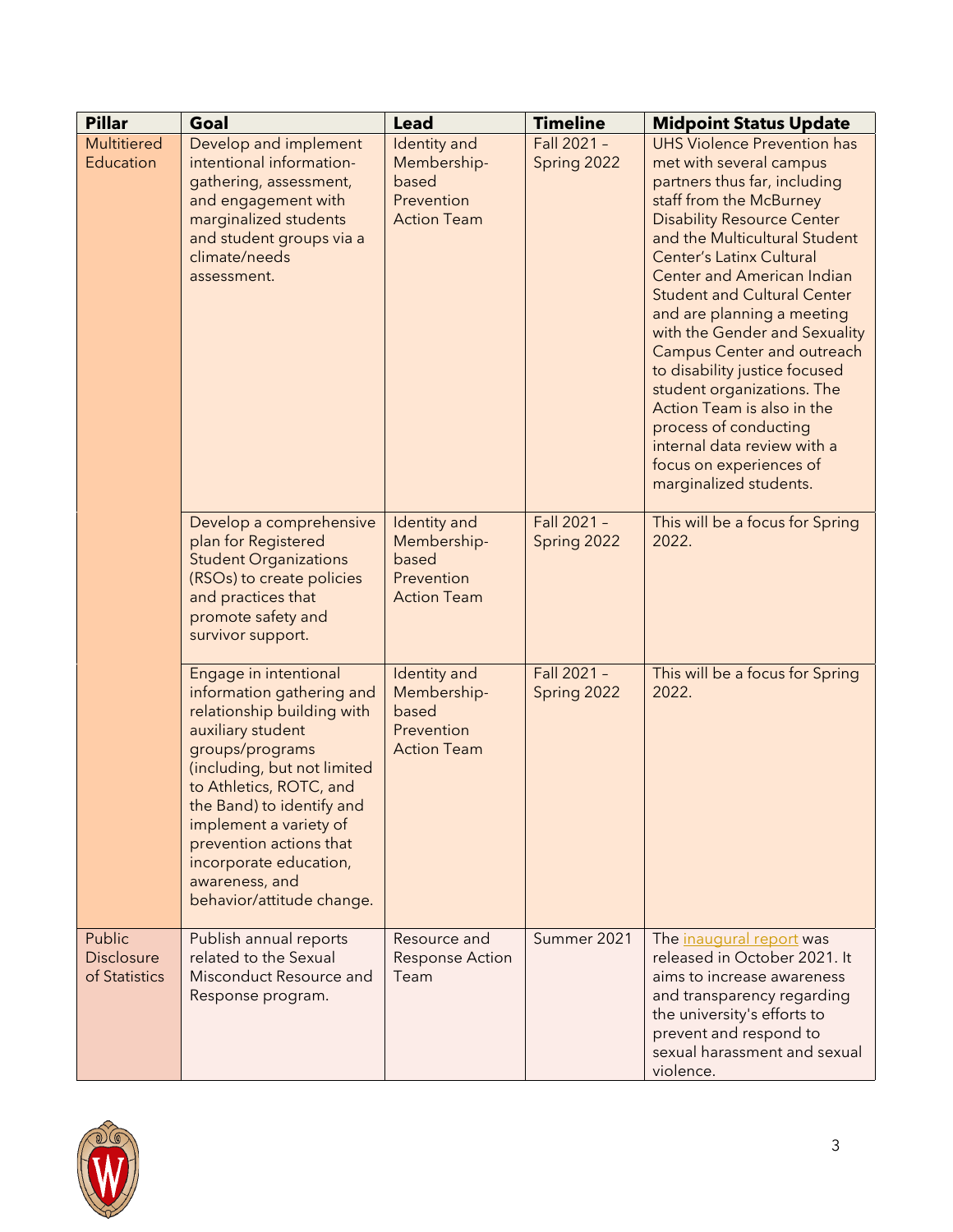| <b>Pillar</b>              | Goal                                                                                                                                                                                                                                                                | <b>Lead</b>                             | <b>Timeline</b>                          | <b>Midpoint Status Update</b>                                                                                                                                                                                                                                                                                                                                                                                             |
|----------------------------|---------------------------------------------------------------------------------------------------------------------------------------------------------------------------------------------------------------------------------------------------------------------|-----------------------------------------|------------------------------------------|---------------------------------------------------------------------------------------------------------------------------------------------------------------------------------------------------------------------------------------------------------------------------------------------------------------------------------------------------------------------------------------------------------------------------|
| Schoolwide<br>Mobilization | Form and sustain an Anti-<br>Violence Student<br>Coalition to promote<br>collaboration among anti-<br>violence student groups<br>and facilitate<br>opportunities for input on<br>campus policies and<br>programs related to<br>sexual and relationship<br>violence. | <b>PAVE</b>                             | Spring 2021 -<br>Spring 2022             | ASM approved the creation of<br>an Anti-Violence Coordinator<br>position for the 2022-2023<br>school year. This position will<br>act as the point-person for<br>ASM on anti-violence related<br>issues at UW Madison and<br>coordinate cross-campus<br>efforts to increase support for<br>survivors of violence with the<br>help of the Anti-Violence<br><b>Student Coalition.</b>                                        |
|                            | Assess and organize<br>opportunities for the CoR<br>team to engage in<br>professional<br>development, consensus,<br>and team building.                                                                                                                              | CoR Leadership<br>Team                  | <b>Fall 2021</b>                         | Two live webinars were<br>offered on the topics of best<br>practices in violence<br>prevention and campus data<br>on intersections of alcohol,<br>racial climate and sexual<br>violence. Monthly newsletters<br>were also sent with updates<br>and learning opportunities<br>which included asynchronous<br>content on oppression and<br>sexual violence, hookup<br>culture, and dynamics of<br>perpetration.             |
| Self-<br>assessment        | Understand barriers to<br>resource utilization both<br>on and off-campus.                                                                                                                                                                                           | <b>OVC</b> Grant<br><b>Project Team</b> | <b>Spring 2021 -</b><br><b>Fall 2022</b> | Dr. Kate Walsh has completed<br>24 of the 30 planned<br>interviews with hopes of<br>completing the remaining 6 in<br>the last couple weeks of the<br>semester. Preliminary<br>analyses have offered some<br>clear suggestions for how<br>resources could be<br>augmented on campus as<br>well as ways our websites<br>could be changed to ensure<br>that students and survivors<br>can find the information they<br>need. |

*Visit the [UHS web site](https://www.uhs.wisc.edu/prevention/violence-prevention/culture-of-respect/) for updates and/or contact [Molly Zemke](mailto:molly.zemke@wisc.edu) for more information and ways to join the initiative.*